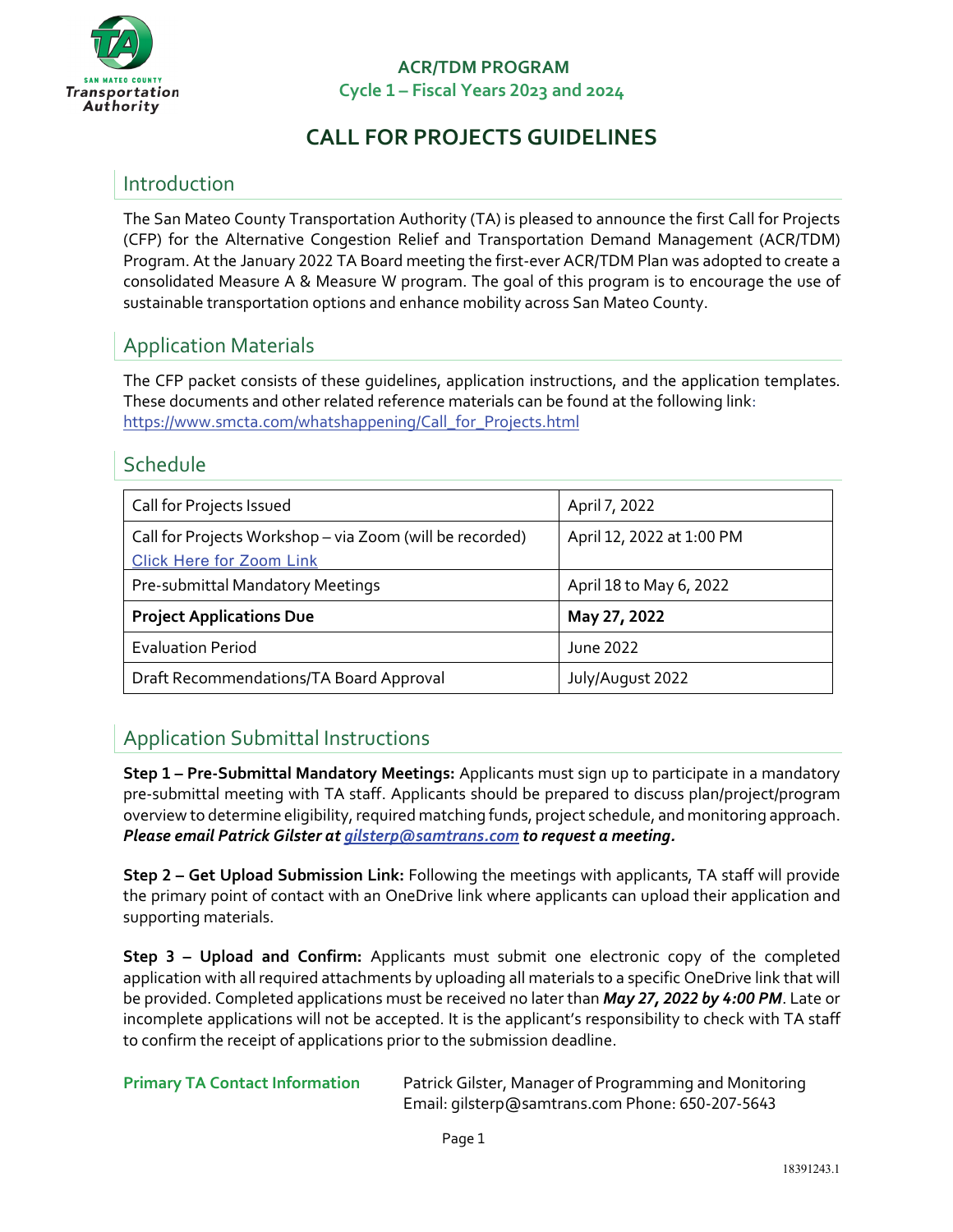

# **TABLE OF CONTENTS**

- 1. [Background](#page-1-0)
- 2. [Vision, Goals, and Program Sub-Categories](#page-2-0)
- 3. [Funding](#page-3-0)
- 4. [Key Program Guidelines](#page-4-0)
- 5. [Eligibility](#page-5-0)
- 6. [Evaluation and Scoring Rubric](#page-5-1)
- 7. [Required Application Attachments](#page-6-0)
- 8. [Other Policies/Guidelines for this Call for Projects](#page-6-0)

# <span id="page-1-0"></span>Background

The TA's Measure A half-cent sales tax for transportation programs and projects was reauthorized in 2004 for a period of 25 years by the voters of San Mateo County. Measure A took effect on January 1, 2009 and expires on December 31, 2033. Contained within the Measure A Transportation Expenditure Plan is a program category that allocates one percent of the generated funds to Alternative Congestion Relief, which is aimed at commute alternatives and planning work to support Intelligent Transportation Systems.

On November 6, 2018, the voters of San Mateo County approved Measure W, a new 30-year half-cent sales tax for transportation programs and projects that took effect July 1, 2019 and expires on June 30, 2049. The Measure W Congestion Relief Program includes the Countywide Highway Congestion Improvements program category. Through the 2020-2024 TA Strategic Plan, the TA developed a competitive TDM subcategory to encourage programs and projects that reduce highway congestion including, but not limited to, non-Single Occupant Vehicle trips and off-peak trip demand. Unlike the ACR category in Measure A, projects that qualify for Measure W TDM funds must show a nexus to the highway system. Measure W commits one percent of total annual Measure W funds for TDM projects.

In January 2022, The TA adopted its first ACR/TDM Plan that was developed to guide investment decisions and funding allocations for a combined Measure A ACR and Measure TDM Program. The ACR/TDM Plan provides a vision for the ACR/TDM Program, program guidelines, example eligible projects/programs, and evaluation criteria for selection of projects. This CFP combines funding dedicated to ACR/TDM competitive programs from Measures A & W to streamline the application, evaluation, and grant administration process.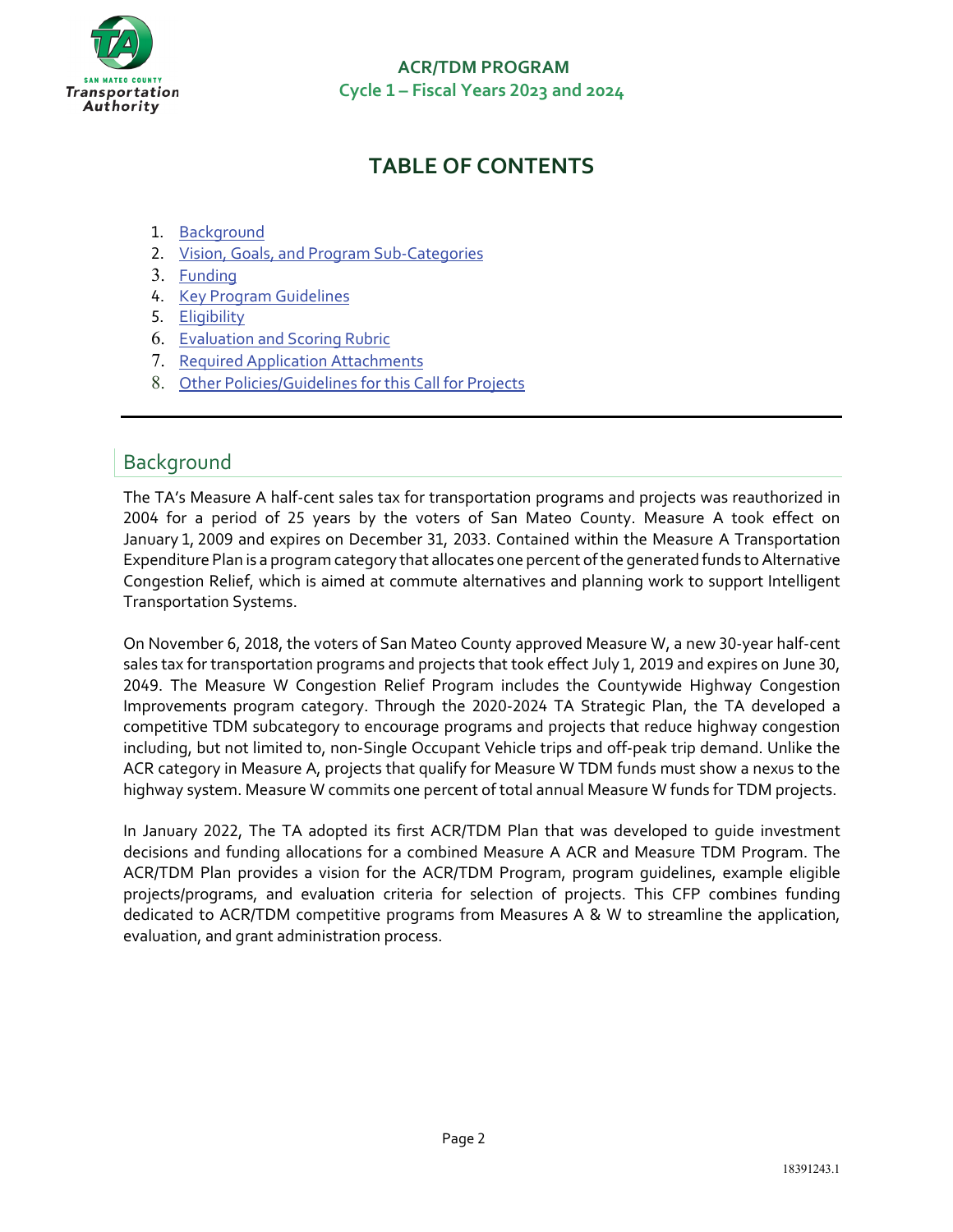

# <span id="page-2-0"></span>Vision, Goals, and Program Sub-Categories

#### The ACR/TDM Plan outlines the program vision as:

*Alternative Congestion Relief (ACR) and Transportation Demand Management (TDM) are strategies that encourage the use of sustainable transportation options and enhance mobility. ACR/TDM initiatives work toward ensuring that people's trips are safe, reliable, and convenient while discouraging driving, managing congestion, and reducing Vehicle Miles Traveled (VMT).* 

Projects funded through this CFP must meet the following goals:

- $\checkmark$  Provide Congestion Relief
- $\checkmark$  Increase Sustainable Transportation Options
- $\checkmark$  Promote Sustainability & Health
- $\checkmark$  Encourage Economic Development Opportunities
- $\checkmark$  Invest Funding Equitably

The ACR/TDM Plan established program sub-categories to guide investment decisions:

#### *Competitive ACR/TDM Program Sub-categories*

| <b>Intelligent Transportation</b>          | Funding for the planning and design of ITS systems for                                                                 |
|--------------------------------------------|------------------------------------------------------------------------------------------------------------------------|
| <b>Systems (ITS) Planning &amp; Design</b> | improved highway/transit capacity.                                                                                     |
| <b>TDM Planning</b>                        | Funding for developing TDM plans and policies that<br>identifies projects and actions for local jurisdictions to lead. |
| <b>TDM Competitive Projects</b>            | Funding for projects, programs, or subsidies that support<br>ACR/TDM goals.                                            |

#### *Direct ACR/TDM Program Allocations*

| <b>Commute.org Operations</b>    | Funding to continue the TA's historical investment in  |  |
|----------------------------------|--------------------------------------------------------|--|
|                                  | Commute.org's operations and programs                  |  |
| <b>Countywide TDM Monitoring</b> | Funding to create and manage a Countywide TDM          |  |
| Program (managed by              | Monitoring Program through Commute.org to assist with  |  |
| Commute.org)                     | monitoring of C/CAG's TDM requirements for development |  |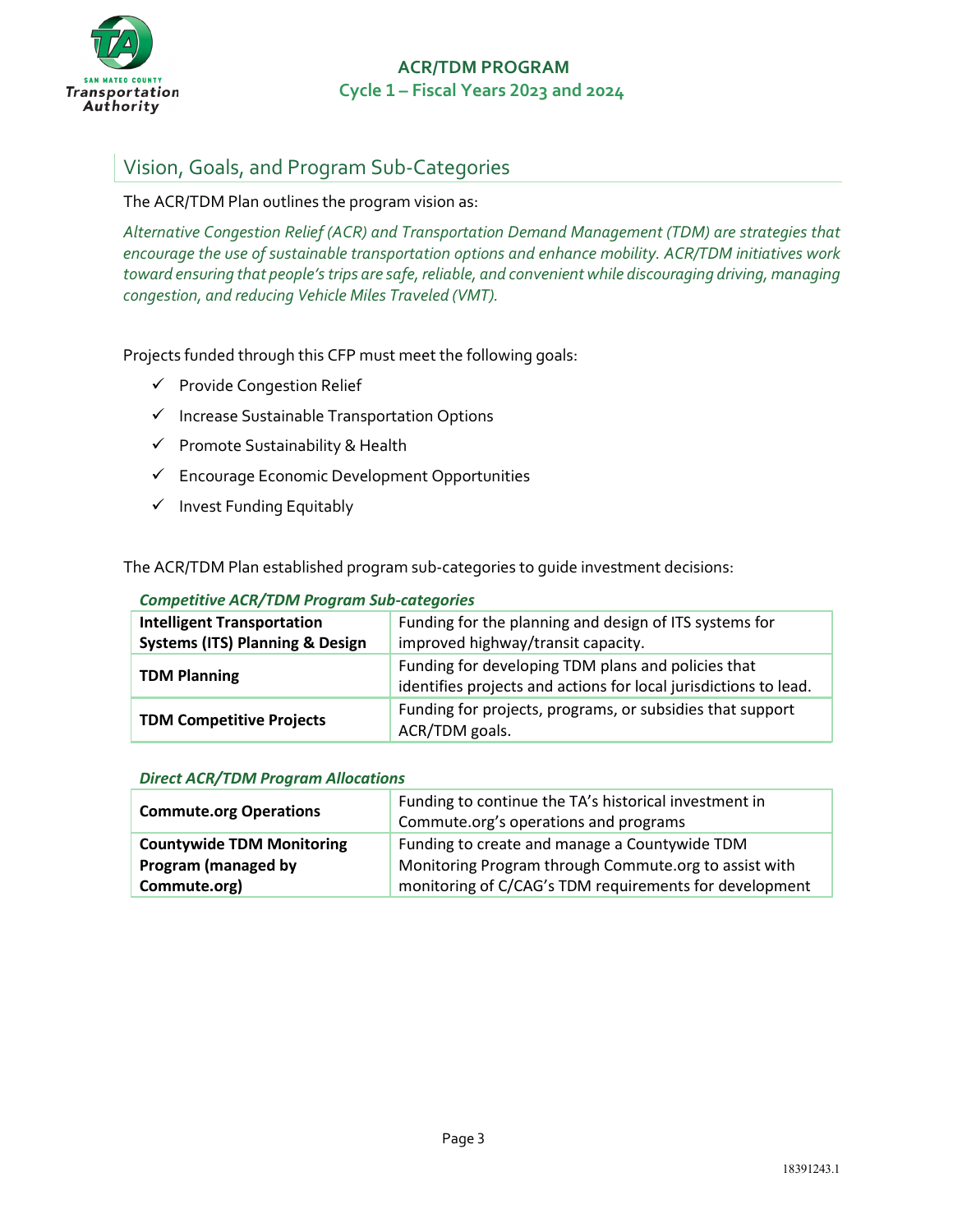

# <span id="page-3-0"></span>Funding

### *Available Funding*

A total of up to approximately \$6 million in Measure A & W ACR/TDM Program Category funds may be made available for Fiscal Year (FY) 2023/2024. The competitive subcategories are intended to fund projects, programs, or plans that best meet the program evaluation criteria. The TDM Competitive Projects sub-category also features investment goals for small/coastal jurisdictions and mid/large jurisdictions to further equitable investments geographically across San Mateo County.

The Measure A ACR category also provides direct funding to Commute.org to support their operations and to lead the Countywide TDM Monitoring Program (under development) which will be allocated with the final FY 2023/2024 ACR/TDM Program adoption.

The table below shows the anticipated breakdown of funding by sub-category.

#### **Available Funding by Measure**

|           | \$6,086,000 |
|-----------|-------------|
| Measure W | \$2,758,000 |
| Measure A | \$3,328,000 |

#### **Available Competitive Funding by Sub-Category**

| ITS Planning & Design             | \$885,600   |
|-----------------------------------|-------------|
| <b>TDM Planning</b>               | \$775,800   |
| <b>TDM Competitive Projects</b>   | \$3,075,000 |
| Small/Coastal Jurisdictions (30%) | \$922,500   |
| Mid/Large Jurisdictions (70%)     | \$2,152,500 |
|                                   | \$4,736,400 |

#### **Direct Allocations**

| <b>Commute.org Operations</b>                                           | \$1,156,800 |
|-------------------------------------------------------------------------|-------------|
| <b>Countywide TDM Monitoring</b><br>Program (managed by<br>Commute.org) | \$192,800   |
|                                                                         | \$1,349,600 |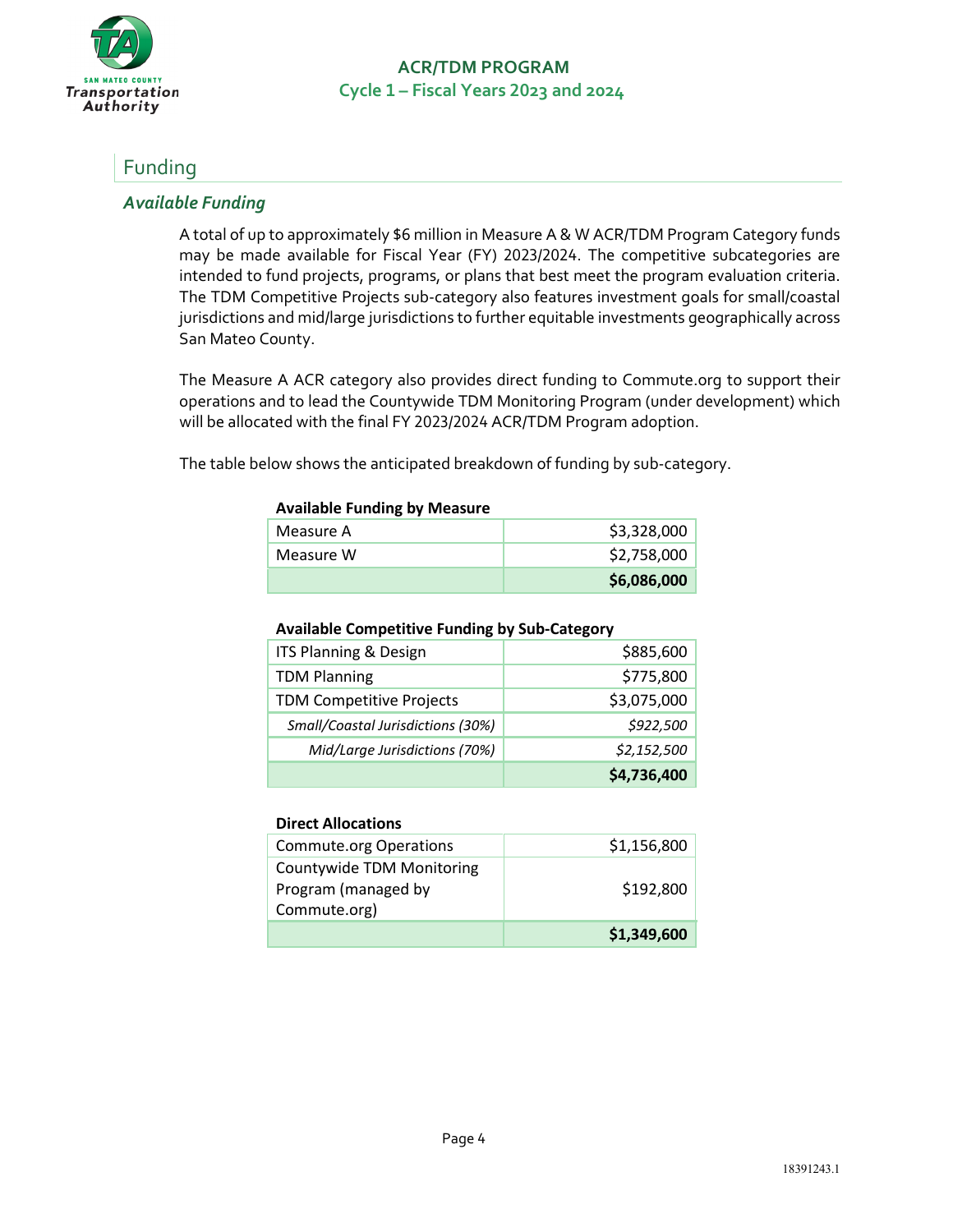

# <span id="page-4-0"></span>Key Program Guidelines

| <b>Call for Projects Guidelines</b> |                                                                                                                                                                                                                                                                                                                                                                                                                                                                                  |
|-------------------------------------|----------------------------------------------------------------------------------------------------------------------------------------------------------------------------------------------------------------------------------------------------------------------------------------------------------------------------------------------------------------------------------------------------------------------------------------------------------------------------------|
| <b>Guideline Category</b>           | Requirement                                                                                                                                                                                                                                                                                                                                                                                                                                                                      |
| <b>Matching Funds</b>               | Standard Match: A minimum 10% match is required for all<br>applications regardless of sub-category. TA Local Streets and<br>Transportation funds are an eligible source of matching funds.<br>Funding from other TA funding categories, however, is not<br>considered as eligible match. The TA will not consider previously<br>incurred costs or previously expended or encumbered funds<br>towards the matching requirement. Staff time in-lieu match is<br>also not accepted. |
|                                     | Equity Priority Locations: A reduced 5% match may be requested<br>in advance of submitting for project/program applications located<br>in MTC Equity Priority Communities, Re-Imagine SamTrans Equity<br>Priority Areas, or C/CAG Comprehensive Bicycle and Pedestrian<br>Equity Focus Areas.                                                                                                                                                                                    |
| Maximum Project Award               | TDM Plan Sub-category - \$100,000 maximum<br>ITS & TDM Competitive Projects - \$200,000 maximum                                                                                                                                                                                                                                                                                                                                                                                  |
| <b>Number of Applications</b>       | Eligible sponsors are limited to submitting up to three applications<br>per Call for Projects cycle total across all sub-categories.                                                                                                                                                                                                                                                                                                                                             |
| Timely Use of Funds                 | Projects or programs must complete a funding agreement, begin<br>work within one-year of an award, and expend funds within two<br>years of the executed funding agreement.                                                                                                                                                                                                                                                                                                       |
| <b>Reduced Awards</b>               | Due to funding limitations, proposals that are selected for funding<br>may receive less than the amount original requested. In those<br>cases, TA staff will work with the sponsor to determine if the<br>proposed projects or programs are still viable with a reduced<br>award.                                                                                                                                                                                                |
| <b>Eligible Staff Costs</b>         | ACR/TDM funding cannot be used to solely fund a staff person.<br>Staff costs are eligible to include as part of implementing a project<br>or program but cannot exceed 10% of a project or programs total<br>value. For example, a sponsor can apply for \$100,000 in transit<br>pass subsidies and may include up to \$10,000 in administrative<br>staff time to implement the program.                                                                                         |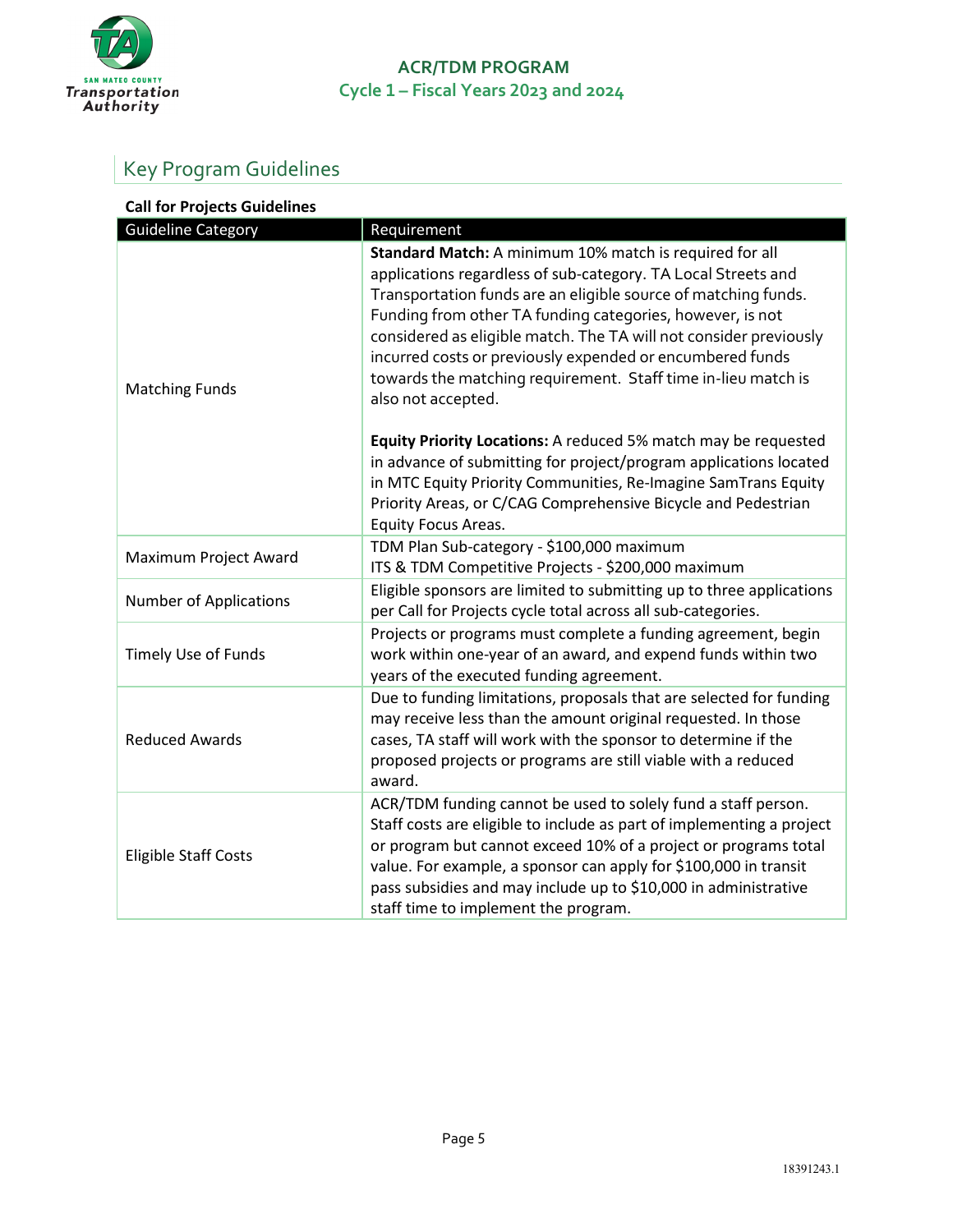

# <span id="page-5-0"></span>**Eligibility**

### *Eligible Sponsors (Applicants)*

Eligible project sponsors for ACR/TDM funds are limited to the agencies listed below. Jurisdictions with an (\*) are eligible for the small/coastal jurisdiction set aside goal in the TDM Competitive Projects sub-category. The County of San Mateo is only eligible for the small/coastal jurisdiction set aside if a proposed project is intended to be implemented in an individual unincorporated community and is not countywide in nature.

- Town of Atherton\*
- City of Belmont
- City of Brisbane\*
- City of Burlingame
- Town of Colma\*
- City of Daly City
- City of East Palo Alto
- City of Foster City
- City of Half Moon Bay\*
- City of Hillsborough\*
- City of Menlo Park
- City of Millbrae
- City of Pacifica\*
- Town of Portola Valley\*
- City of Redwood City
- City of San Bruno
- City of San Carlos
- City of San Mateo
- City of South San Francisco
- Town of Woodside\*
- County of San Mateo\*
- C/CAG
- Commute.org

Other interested agencies may partner with an eligible sponsor to be the implementing party; however, only eligible project sponsors may submit applications.

### *Eligible Projects*

The ACR/TDM Program provides funding for projects that support network efficiency (ITS and transit), congestion demand relief, and sustainable transportation modes. Please see Attachment A for the full list of example eligible project types identified in the ACR/TDM Plan. Note that projects funded by Measure W must show a nexus to highway congestion relief or VMT reduction whereas Measure A does not have this requirement.

### <span id="page-5-1"></span>Evaluation and Scoring Rubric

The ACR/TDM Plan established the evaluation criteria to be used during Call for Projects and was expanded to include the full scoring rubric which can be found in the corresponding Evaluation and Scoring document on the [Call for Projects webpage.](https://www.smcta.com/whatshappening/Call_for_Projects.html)

The TA will insert the applicable projects into the web-based evaluation tool after the project application is submitted.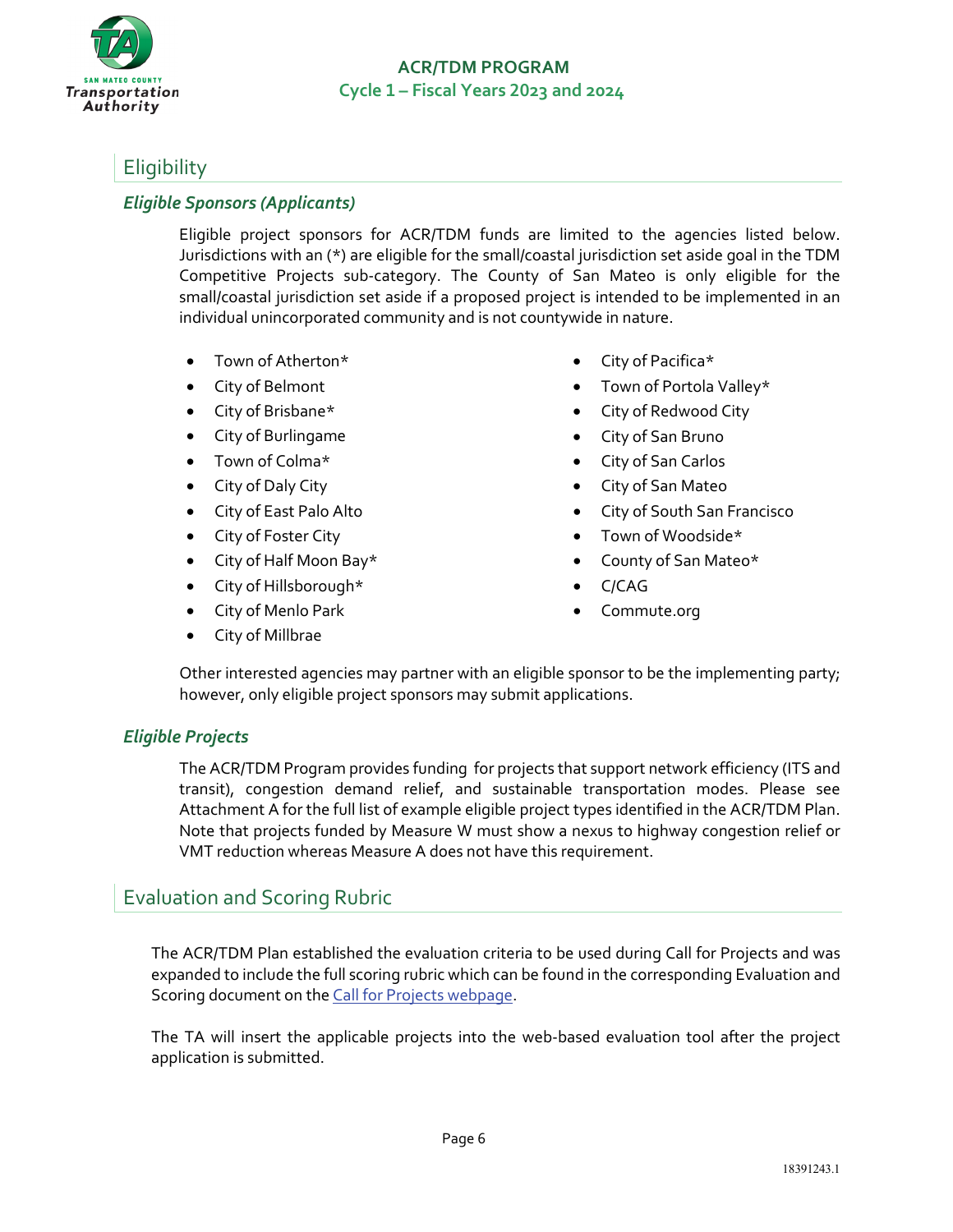

# <span id="page-6-0"></span>Required Application Attachments

### *Attachment A: Cover Letter*

The one-page cover letter should include:

- $\checkmark$  Sponsor Agency letterhead
- $\checkmark$  Project title
- $\checkmark$  Funding request
- $\checkmark$  Local match amount
- $\checkmark$  Certification of project cost estimate
- $\checkmark$  Non-supplantation of Measure A & W funds
	- o Sponsors must certify that Measures A & W funds awarded in this cycle will not replace existing funds per the non-supplantation of funds requirement in this grant program.
- $\checkmark$  Signature by an authorized representative of the agency with name, title, and date.
	- o Electronic signatures are permitted.

### *Attachment B: Governing Board Resolutions*

Applicants should include a governing board resolution substantially similar to Attachment B, supporting the project application, certifying the non-supplantation of funds, and verifying the commitment of matching funds. If the applicant agency is not able to obtain a governing board resolution prior to the application deadline, the application will be accepted on an interim basis until an adopted governing board resolution can be obtained. Approved governing board resolution must be submitted to the TA no later than July 1, 2022.

### *Attachment C: Letters of Support/Community Engagement Documentation*

Applicants should include letters of support and/or documentation of community engagement, which may include public notices, sign-in sheets, photos, meeting notes/minutes.

#### *Attachment D: Cost Estimates*

For Infrastructure requests, attach detailed cost estimates that includes a table of construction items, quantities, unit costs, total item cost, contingency, and total cost.

For planning or programmatic requests, include labor costs (staff time) for agency and consultant (if applicable) per task and total value of subsidy or other items to be purchased.

Include and itemize direct costs such as travel, equipment, and supplies per task and total.

### *Attachment E: Photos and Documentation (if applicable for submission)*

All infrastructure project requests should provide raw photos of existing conditions at the proposed site location. Upon completion of the project, pictures of the final constructed project must be provided prior to submitting for final reimbursement.

For planning or programmatic requests, pictures should be provided of any events or distribution activities prior to submitting for final reimbursement.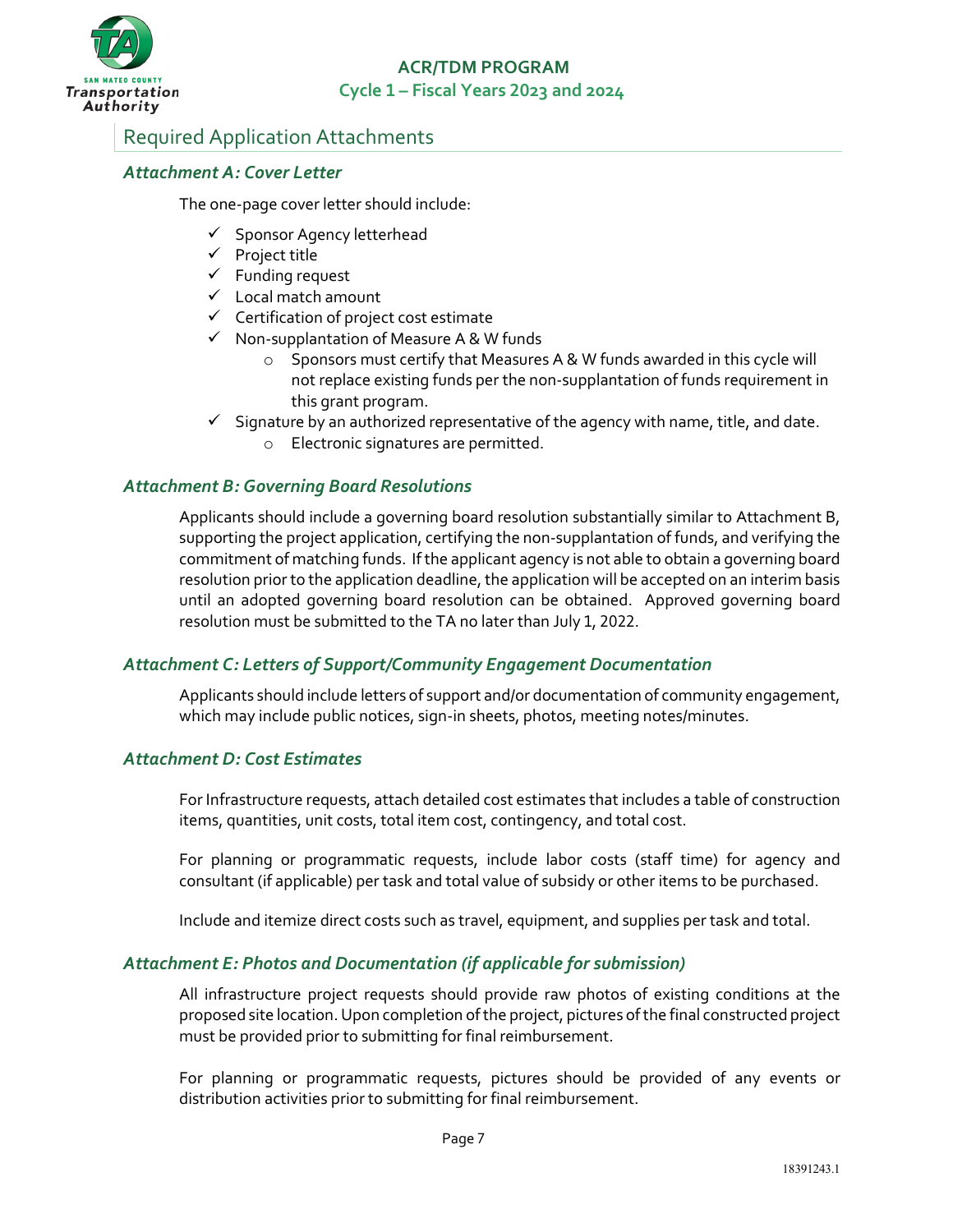

# Other Policies/Guidelines for This Call for Projects

### *Funding Agreements*

All sponsors who receive an award will be required to enter into a funding agreement with the TA. All agreements must be executed within one-year of the TA Board allocation date. No extensions will be granted for executing funding agreements and any funding awards without an agreement after one-year will automatically be returned to the ACR/TDM available funding pot.

A draft of the funding agreement will be made available to project sponsors following project awards. All funding agreements will be executed via DocuSign.

### *Timely Use of Funds*

Projects must remain active to retain allocated funding. ACR/TDM Program funds will be expected to be fully expended within two years of the executed agreement date. In the event that the scope of work cannot be completed within the defined period (two years), the sponsor may request a time extension by providing a letter to the TA justifying the need for additional time. If the TA agrees to the extension, then an amendment to the funding agreement will be executed.

### *Eligible Costs*

Funds shall be used only for direct eligible costs to complete the scope of work. Development of proposals/applications and the review of funding agreements are not eligible for ACR/TDM Program funding. All phases work for infrastructure projects are eligible if construction funds are requested.

### *Audits*

The TA, or its authorized agents, reserve the right to audit the project sponsor to ensure compliance with the terms and conditions stipulated in the sponsor's funding agreement.

### *Progress Reporting*

#### **Quarterly Reports**

Sponsors will be required to monitor and report project status during the implementation of the project scope of work. Monitoring and reporting requirements will vary by type of project, plan, or program and should be discussed with TA staff during the mandatory presubmittal meetings. Sponsors will need to specify the monitoring approach as part of the application.

Progress reports will be due on a quarterly basis after the execution of a funding agreement within 30 days of the end of each quarter. A sponsor must be in good standing with the submittal of progress reports (within 30 days after the end of each quarter) prior to receiving reimbursement for eligible scope of work expenses.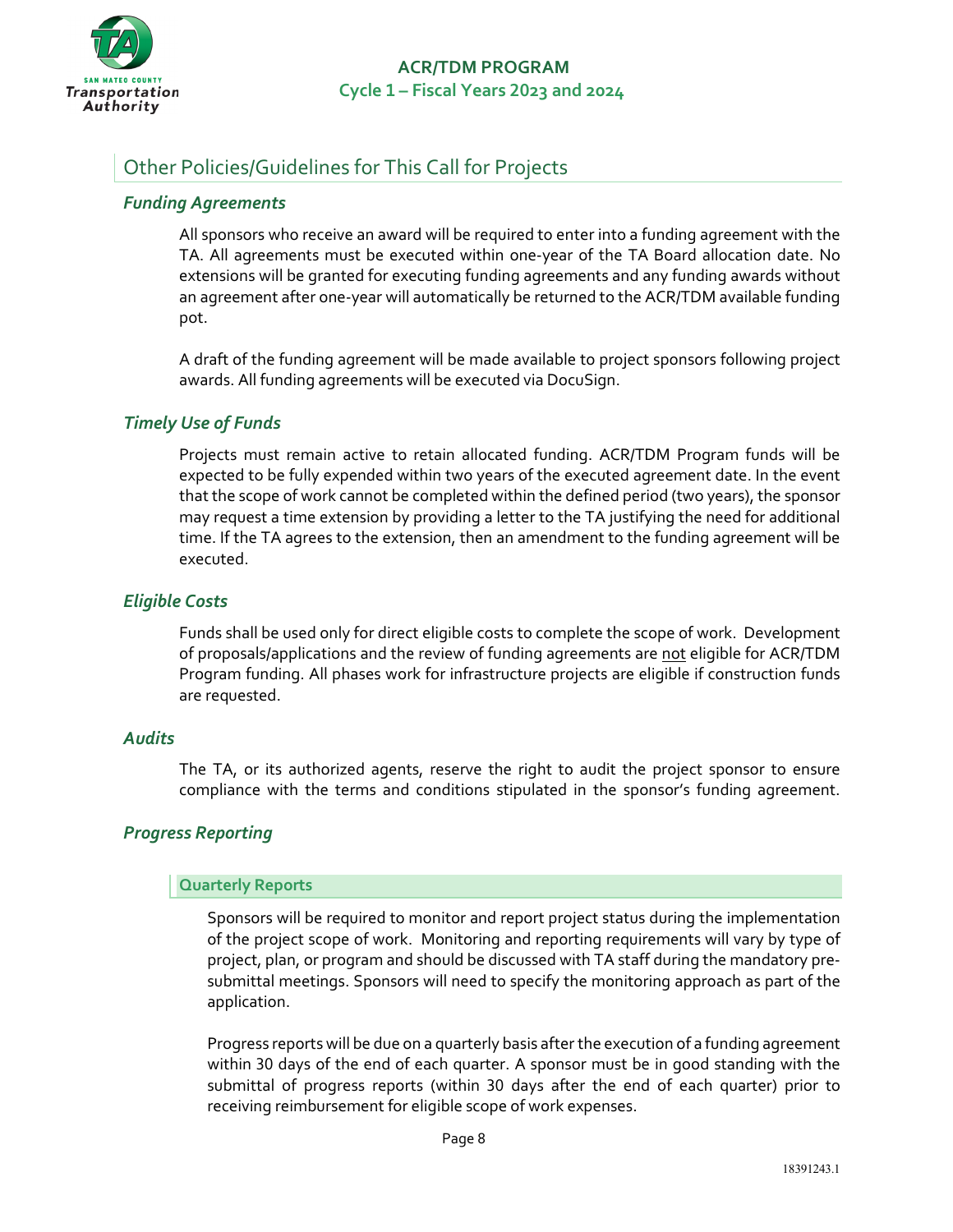

### *Under-subscription*

If funds are undersubscribed in this cycle, the TA reserves the right not to fund project applications which do not satisfy the project merit evaluation criteria.

#### *Cost Increases*

Projects which are allocated funds are not guaranteed to receive additional funds if the cost of the project scope increases. It will be the responsibility of the sponsor to take the lead in identifying and securing additional funds. Sponsors can work with the TA and other funding entities to secure additional funds, as well as apply for additional TA funds through subsequent funding cycles.

### *Non-supplantation of Funds*

Sponsors are required to certify funds awarded in this cycle will not replace existing funds. The non-supplantation of funds must be certified in the cover letter to this application as well as in the governing board resolution.

### *Project Signage*

All press releases, project fact sheets, documents, websites, and communication materials produced for projects receiving an award shall include the following statement: **This project was made possible in part by sales tax dollars provided by the San Mateo County Transportation Authority.** If funds are used for capital project, the project sponsor must maintain a project sign identifying the TA as a funding partner for the project.

### *Letter of No Prejudice*

Project sponsors may request a letter of no prejudice from the TA to incur costs on a project with the understanding that the costs incurred before receiving the award may be reimbursable as eligible expenses or may be eligible for credit toward local matching share if the project is approved for funding at a later date. Any funds expended prior to the approval of a letter of no prejudice will not be considered as matching funds.

### *Scope Changes*

Project sponsors seeking a change in project scope after TA Board approval of the allocation must obtain approval from the TA prior to scope modifications or risk losing the funds. Costs incurred that are not part of the project scope are ineligible for reimbursement.

### *Incomplete Projects*

If the project is not completed as awarded, the project sponsor may be required to fully or partially repay TA funds commensurate with the failure to complete the project.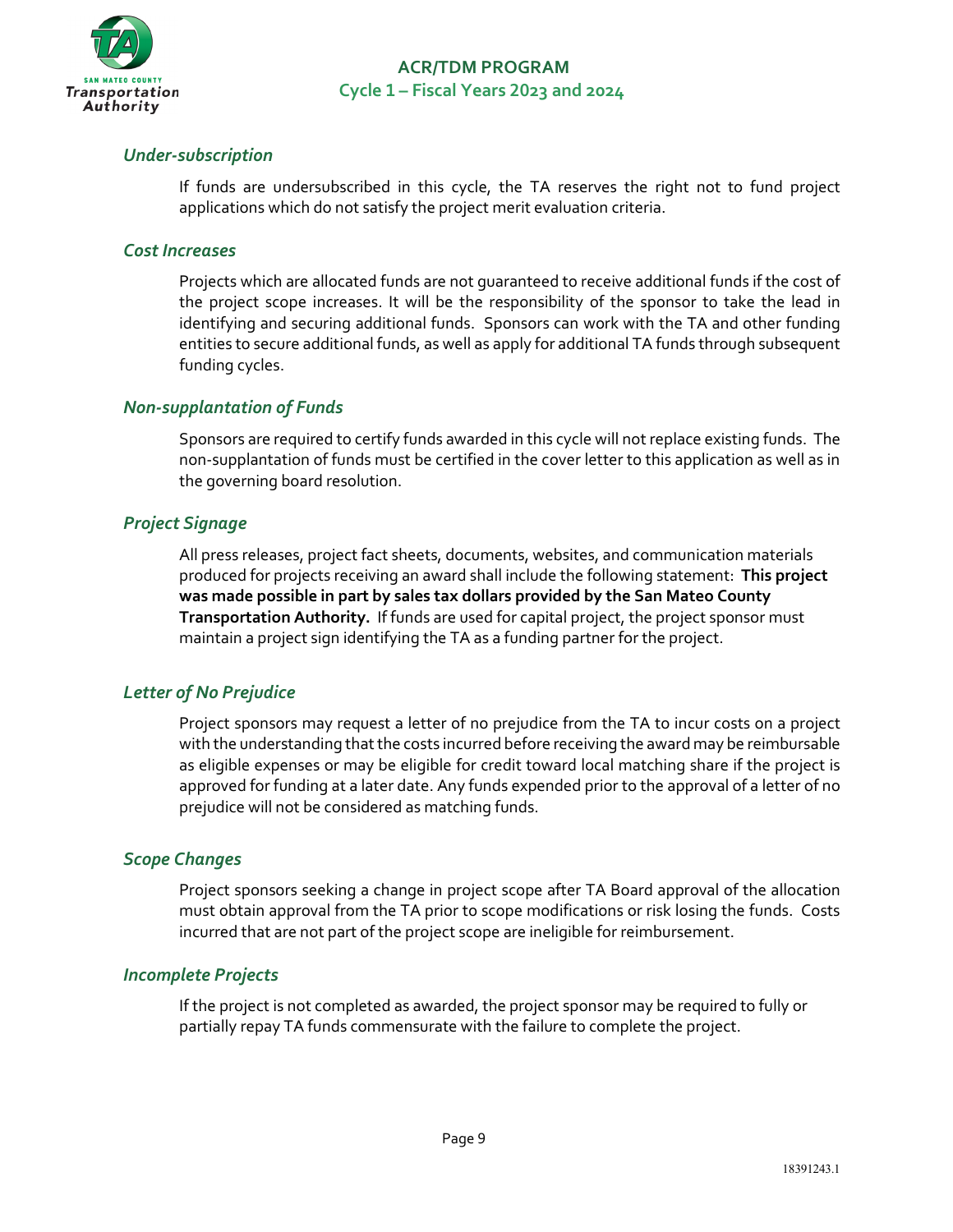

Attachment A.

Example Eligible Projects from the ACR/TDM Plan (Adopted January 2022)